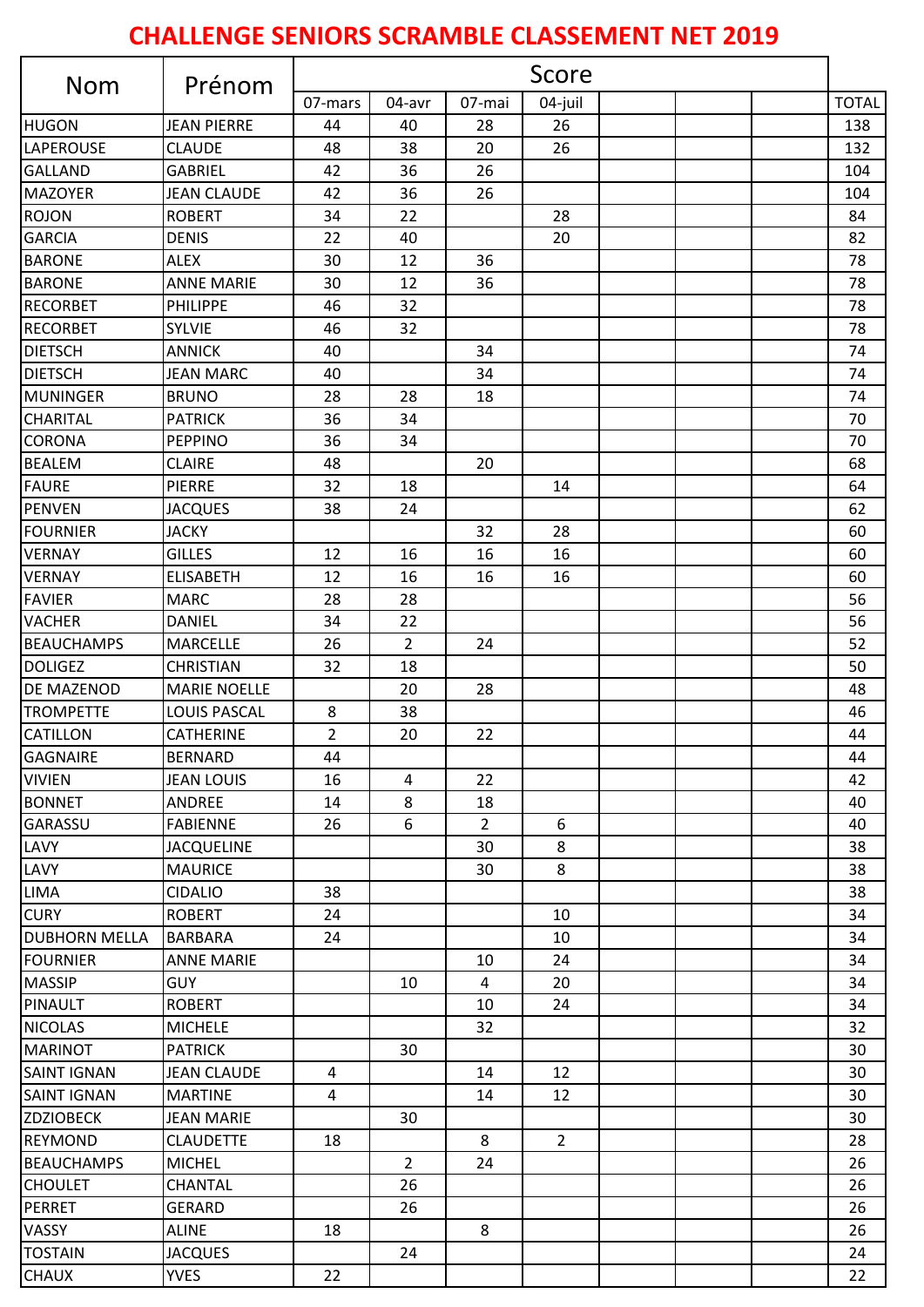| FOULETIER            | <b>JACQUELINE</b> | 6              | 4   | 12             |                |              |                         |              | 22             |
|----------------------|-------------------|----------------|-----|----------------|----------------|--------------|-------------------------|--------------|----------------|
| <b>MAZET</b>         | <b>BERNARD</b>    |                |     |                | 22             |              |                         |              | 22             |
| <b>MAZET</b>         | <b>RACHEL</b>     |                |     |                | 22             |              |                         |              | 22             |
| <b>MASSON</b>        | <b>JEAN</b>       | 20             |     |                |                |              |                         |              | 20             |
| PELTIER              | <b>MAURICE</b>    | 20             |     |                |                |              |                         |              | 20             |
| <b>BAILLY</b>        | <b>JACQUES</b>    | 6              |     | 12             |                |              |                         |              | 18             |
| <b>FAURE BACQUET</b> | <b>MICHEL</b>     |                |     |                | 18             |              |                         |              | 18             |
| <b>FAURE BACQUET</b> | <b>NICOLE</b>     |                |     |                | 18             |              |                         |              | 18             |
| <b>FOURT</b>         | LILIANE           |                | 8   | 6              | 4              |              |                         |              | 18             |
| <b>DUMAS</b>         | <b>PIERRE</b>     | 16             |     |                |                |              |                         |              | 16             |
| <b>MASSIP</b>        | <b>LYDIE</b>      |                | 10  | 4              | $\overline{2}$ |              |                         |              | 16             |
| <b>BIASIOLO</b>      | <b>ROGER</b>      | 14             |     |                |                |              |                         |              | 14             |
| <b>DE BRISSON</b>    | <b>GUY</b>        |                | 14  |                |                |              |                         |              | 14             |
| <b>FAURE</b>         | <b>MICHEL</b>     |                |     |                | 14             |              |                         |              | 14             |
| <b>GARASSU</b>       | <b>JACQUES</b>    |                | 6   | $\overline{2}$ | 6              |              |                         |              | 14             |
| <b>HACQUARD</b>      | <b>BRUNO</b>      |                | 14  |                |                |              |                         |              | 14             |
| <b>FOURT</b>         | <b>ROBERT</b>     |                |     | 6              | 4              |              |                         |              | 10             |
| <b>MONTES</b>        | <b>FRANCOIS</b>   | 10             |     |                |                |              |                         |              | 10             |
| <b>RIBEYRON</b>      | <b>OLIVIER</b>    | 10             |     |                |                |              |                         |              | 10             |
| <b>RICHARD</b>       | <b>FRANCOISE</b>  | 8              |     |                |                |              |                         |              | 8              |
| <b>CATILLON</b>      | <b>JEAN LUC</b>   | $\overline{2}$ |     |                |                |              |                         |              | $\overline{2}$ |
|                      |                   | <b>1200</b>    | 840 | 684            | 420            | $\mathbf{0}$ | $\overline{\mathbf{0}}$ | $\mathbf{0}$ | 3 1 4 4        |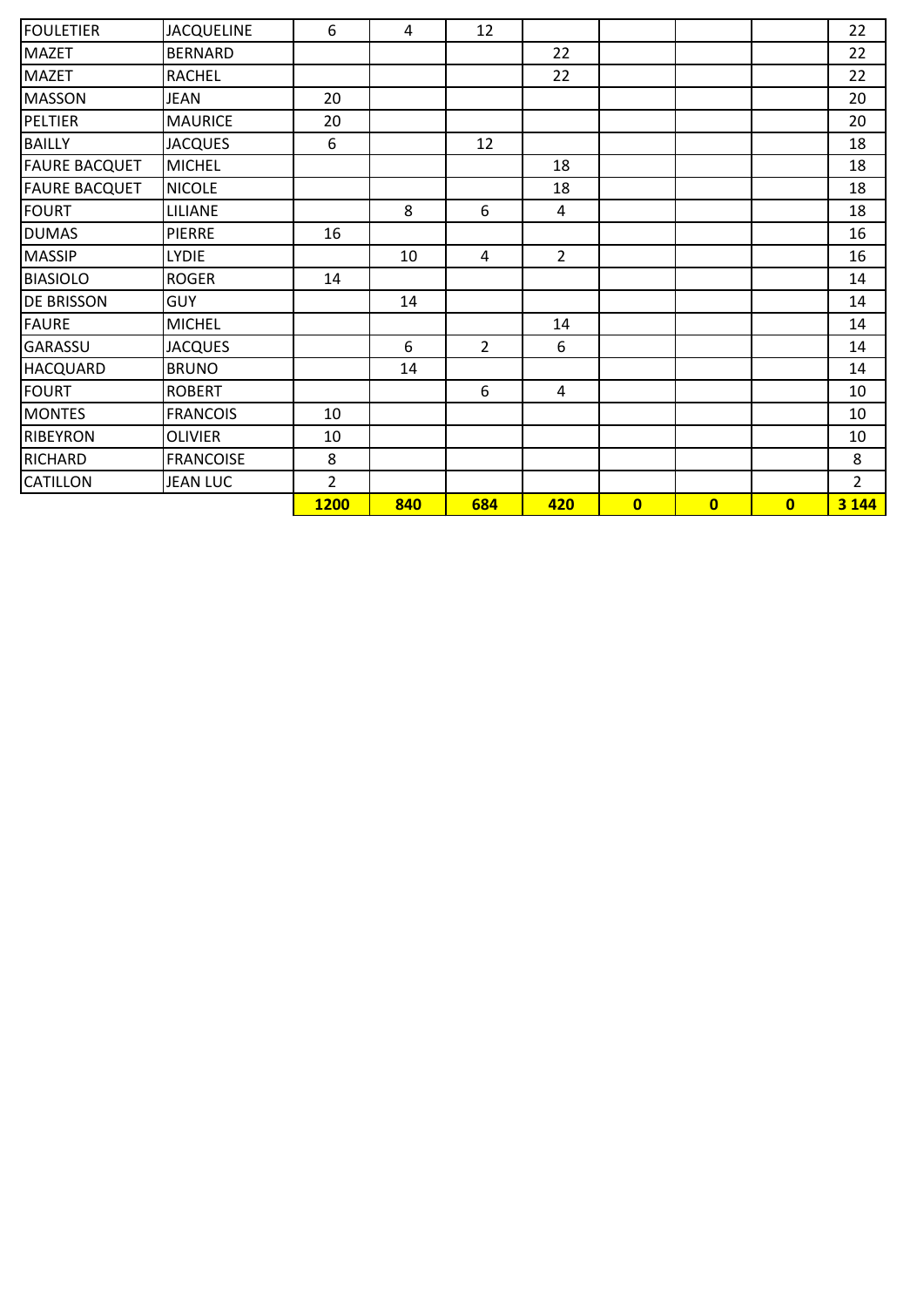## **CHALLENGE SENIORS SCRAMBLE CLASSEMENT BRUT 2019**

| <b>Nom</b>                       | Prénom              | Score          |                |                |                |  |  |  |              |
|----------------------------------|---------------------|----------------|----------------|----------------|----------------|--|--|--|--------------|
|                                  |                     | 07-mars        | 04-avr         | 07-mai         | 04-juil        |  |  |  | <b>TOTAL</b> |
| <b>HUGON</b>                     | <b>JEAN PIERRE</b>  | 48             | 40             | 36             | 28             |  |  |  | 152          |
| <b>LAPEROUSE</b>                 | <b>CLAUDE</b>       | 44             | 38             | 28             | 28             |  |  |  | 138          |
| <b>ROJON</b>                     | <b>ROBERT</b>       | 42             | 30             |                | 26             |  |  |  | 98           |
| <b>GARCIA</b>                    | <b>DENIS</b>        | 22             | 40             |                | 20             |  |  |  | 82           |
| <b>RECORBET</b>                  | <b>PHILIPPE</b>     | 46             | 34             |                |                |  |  |  | 80           |
| <b>RECORBET</b>                  | <b>SYLVIE</b>       | 46             | 34             |                |                |  |  |  | 80           |
| <b>BARONE</b>                    | <b>ALEX</b>         | 32             | 14             | 32             |                |  |  |  | 78           |
| <b>BARONE</b>                    | <b>ANNE MARIE</b>   | 32             | 14             | 32             |                |  |  |  | 78           |
| <b>MUNINGER</b>                  | <b>BRUNO</b>        | 38             | 24             | 16             |                |  |  |  | 78           |
| <b>GALLAND</b>                   | <b>GABRIEL</b>      | 36             | 26             | 14             |                |  |  |  | 76           |
| <b>MAZOYER</b>                   | <b>JEAN CLAUDE</b>  | 36             | 26             | 14             |                |  |  |  | 76           |
| <b>DIETSCH</b>                   | <b>JEAN MARC</b>    | 40             |                | 34             |                |  |  |  | 74           |
| <b>DIETSCH</b>                   | <b>ANNICK</b>       | 40             |                | 34             |                |  |  |  | 74           |
| <b>VERNAY</b>                    | <b>GILLES</b>       | 18             | 20             | 20             | 16             |  |  |  | 74           |
| <b>VERNAY</b>                    | <b>ELISABETH</b>    | 18             | 20             | 20             | 16             |  |  |  | 74           |
| <b>BEALEM</b>                    | <b>CLAIRE</b>       | 44             |                | 28             |                |  |  |  | 72           |
| <b>VACHER</b>                    | <b>DANIEL</b>       | 42             | 30             |                |                |  |  |  | 72           |
| <b>FAVIER</b>                    | <b>MARC</b>         | 38             | 24             |                |                |  |  |  | 62           |
| <b>DE MAZENOD</b>                | <b>MARIE NOELLE</b> |                | 22             | 36             |                |  |  |  | 58           |
| <b>CHARITAL</b>                  | <b>PATRICK</b>      | 28             | 28             |                |                |  |  |  | 56           |
| <b>CORONA</b>                    | <b>PEPPINO</b>      | 28             | 28             |                |                |  |  |  | 56           |
| <b>TROMPETTE</b>                 | <b>LOUIS PASCAL</b> | 16             | 38             |                |                |  |  |  | 54           |
| <b>VIVIEN</b>                    | <b>JEAN LOUIS</b>   | 20             | 8              | 26             |                |  |  |  | 54           |
| <b>CATILLON</b>                  | <b>CATHERINE</b>    | $\overline{2}$ | 22             | 26             |                |  |  |  | 50           |
| <b>BEAUCHAMPS</b>                | <b>MARCELLE</b>     | 24             | $\overline{2}$ | 22             |                |  |  |  | 48           |
| <b>CURY</b>                      | <b>ROBERT</b>       | 34             |                |                | 14             |  |  |  | 48           |
| <b>DUBHORN MELLA</b>             | <b>BARBARA</b>      | 34             |                |                | 14             |  |  |  | 48           |
| <b>FOURNIER</b>                  | <b>ANNE MARIE</b>   |                |                | 24             | 24             |  |  |  | 48           |
|                                  | <b>BERNARD</b>      | 48             |                |                |                |  |  |  | 48           |
| <b>GAGNAIRE</b><br><b>PENVEN</b> | <b>JACQUES</b>      | 30             | 18             |                |                |  |  |  | 48           |
| PINAULT                          | <b>ROBERT</b>       |                |                |                |                |  |  |  |              |
| <b>FOURNIER</b>                  | <b>JACKY</b>        |                |                | 24<br>18       | 24<br>26       |  |  |  | 48<br>44     |
|                                  |                     |                |                |                |                |  |  |  |              |
| LAVY                             | <b>JACQUELINE</b>   |                |                | 30             | 10             |  |  |  | 40           |
| LAVY                             | <b>MAURICE</b>      |                |                | 30             | 10             |  |  |  | 40           |
| <b>MASSIP</b>                    | <b>GUY</b>          |                | 10             | 8              | 20             |  |  |  | 38           |
| <b>GARASSU</b>                   | <b>FABIENNE</b>     | 24             | 4              | $\overline{2}$ | 6              |  |  |  | 36           |
| <b>MARINOT</b>                   | <b>PATRICK</b>      |                | 36             |                |                |  |  |  | 36           |
| <b>ZDZIOBECK</b>                 | <b>JEAN MARIE</b>   |                | 36             |                |                |  |  |  | 36           |
| <b>FAURE</b>                     | PIERRE              | 14             | 12             |                | 8              |  |  |  | 34           |
| <b>BONNET</b>                    | <b>ANDREE</b>       | 10             | 6              | 16             |                |  |  |  | 32           |
| <b>CHOULET</b>                   | <b>CHANTAL</b>      |                | 32             |                |                |  |  |  | 32           |
| PERRET                           | <b>GERARD</b>       |                | 32             |                |                |  |  |  | 32           |
| LIMA                             | <b>CIDALIO</b>      | 30             |                |                |                |  |  |  | 30           |
| <b>SAINT IGNAN</b>               | <b>JEAN CLAUDE</b>  | $\overline{4}$ |                | 12             | 12             |  |  |  | 28           |
| <b>SAINT IGNAN</b>               | <b>MARTINE</b>      | $\overline{a}$ |                | 12             | 12             |  |  |  | 28           |
| <b>DOLIGEZ</b>                   | <b>CHRISTIAN</b>    | 14             | 12             |                |                |  |  |  | 26           |
| <b>MASSON</b>                    | <b>JEAN</b>         | 26             |                |                |                |  |  |  | 26           |
| PELTIER                          | <b>MAURICE</b>      | 26             |                |                |                |  |  |  | 26           |
| <b>BEAUCHAMPS</b>                | <b>MICHEL</b>       |                | $\overline{2}$ | 22             |                |  |  |  | 24           |
| <b>FOULETIER</b>                 | <b>JACQUELINE</b>   | 6              | 8              | 10             |                |  |  |  | 24           |
| <b>CHAUX</b>                     | <b>YVES</b>         | 22             |                |                |                |  |  |  | 22           |
| <b>MASSIP</b>                    | <b>LYDIE</b>        |                | 10             | 8              | $\overline{4}$ |  |  |  | 22           |